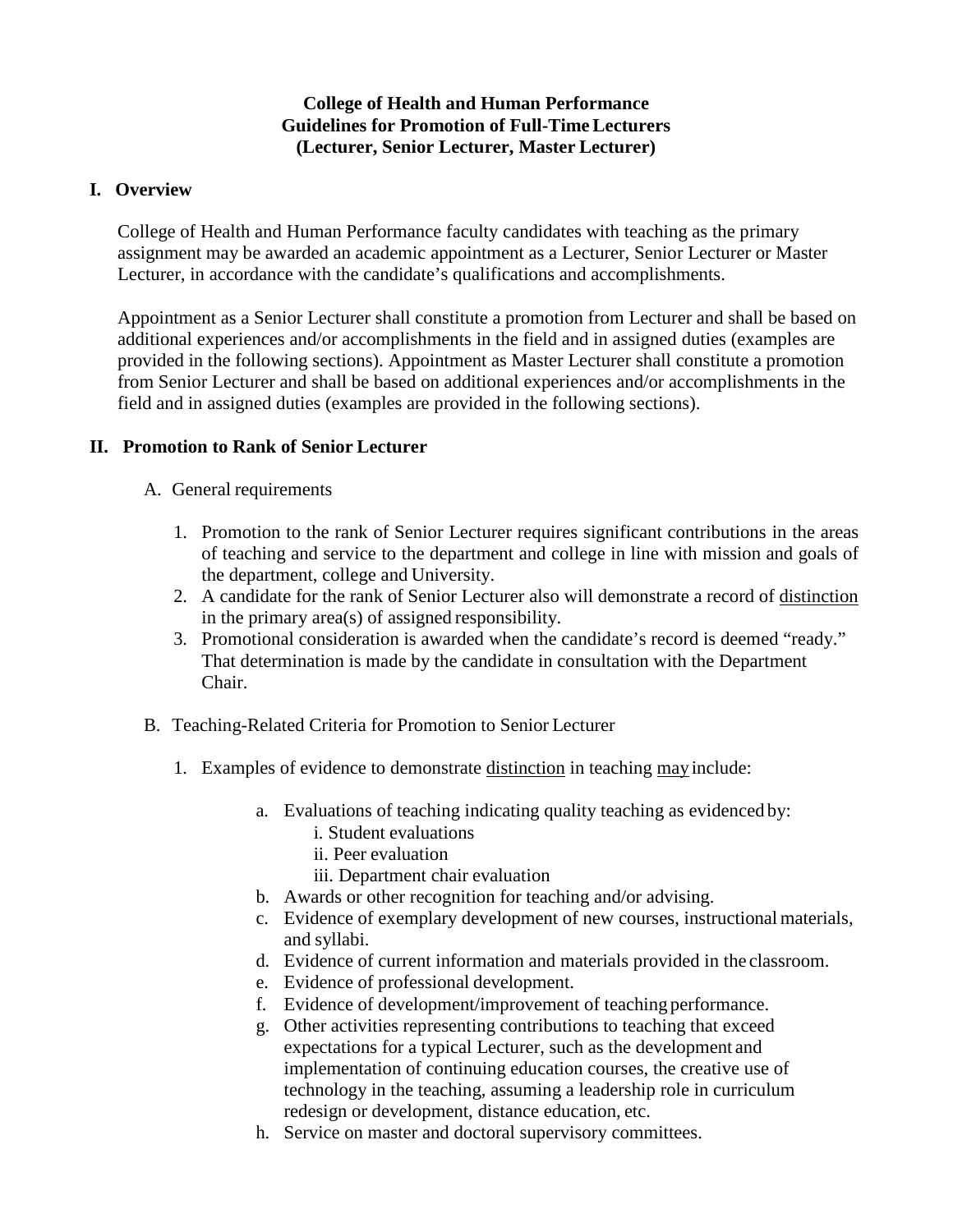- C. Service-Related Criteria for Promotion to Senior Lecturer
	- 1. A candidate for the rank of Senior Lecturer will demonstrate a record of distinction in the areas of assigned service responsibility in the department, college anduniversity.
	- 2. Service to the university is evidenced by service that is beyond that expected inthe typical duties of a faculty and may include distinction in service of the following:
		- a. Serving on more than average number of department or college or university committees.
		- b. Serving as committee chair.
		- c. Serving in an administrative role in the department or college (i.e. undergraduate, graduate or internship coordinator).
		- d. Service in state or regional professional organizations (i.e. committee member, board member or officer).
		- e. Serving on an accreditation committee of a recognized accrediting body.
		- f. Providing significant, professionally related service to the community.
		- g. Generating or facilitating additional resources for the department/college.
- D. Additional Evidence of Performance for Promotion to Rank of SeniorLecturer may include:
	- 1. Scholarly Activities
		- a. Research in the scholarship of teaching.
		- b. Publications, which are appropriate to the candidate's field and areas of responsibility.
		- c. Lectures, speeches, workshops, papers, or posters presented atstate, regional, national or international meetings.
		- d. Recognition/awards related to scholarly activity.
	- 2. Letter(s) of support from tenure-track faculty within and/or outside the University of Florida.
	- 3. Letters of support for promotion of the candidate from professionals external to the college who are familiar with the candidate's record.

### **III. Promotion to Rank of Master Lecturer**

- A. General Requirements
	- 1. Promotion to the rank of Master lecturer requires that a candidate demonstrate outstanding achievement in the areas of teaching and service to the department and college in line with mission and goals of the department, college, anduniversity.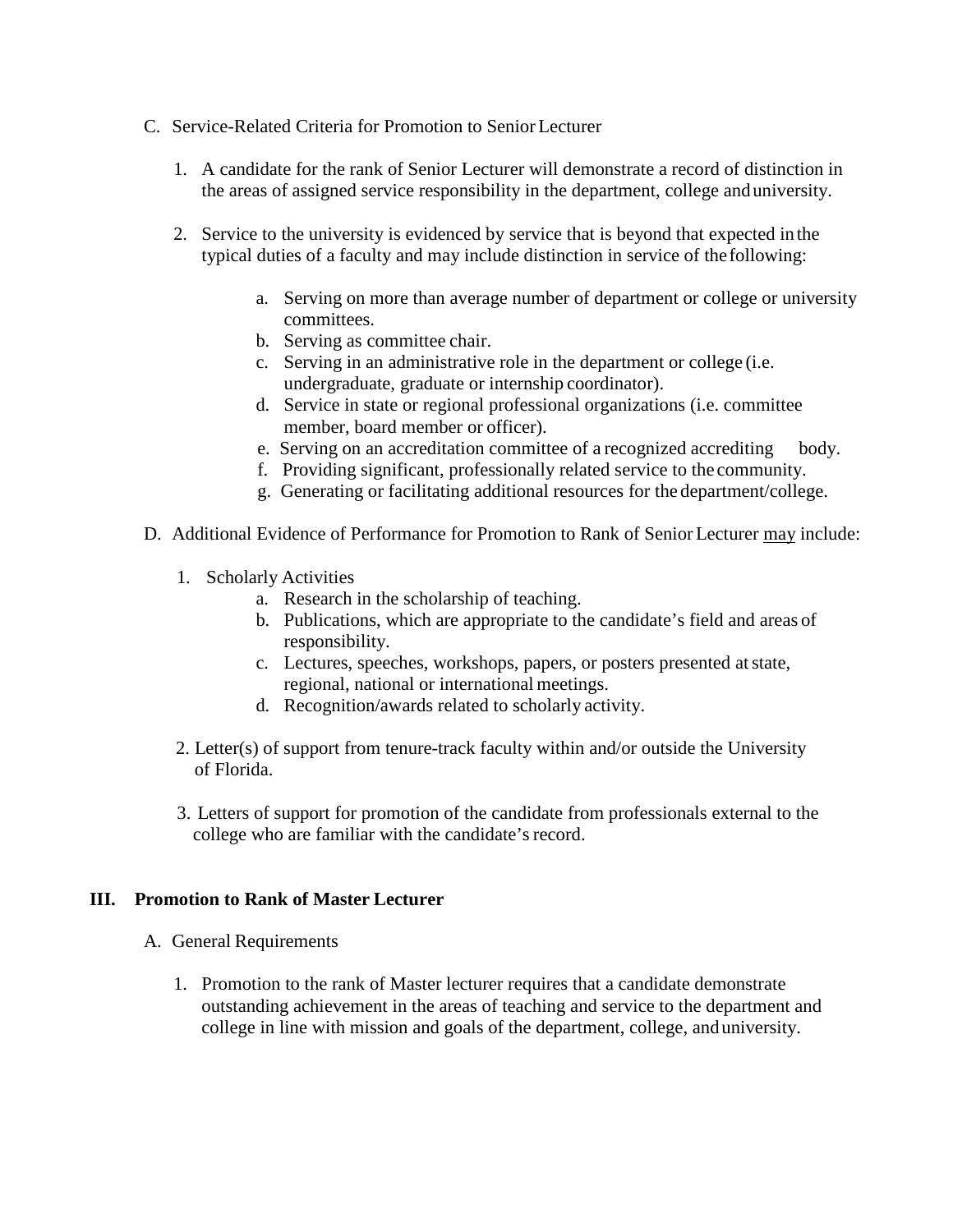- 2. Promotional consideration is granted when the candidate, in consultation with the department chair, determines his/her record isready.
- B. Teaching-Related Criteria for Promotion to Master Lecturer
	- 1. Possible sources of evidence to demonstrate ongoing distinction in teaching may include any substantial combination of all of the following, but are not limited to:
		- a. Student, peer and chair evaluations of teaching indicating highest quality.
		- b. Receipt of external or recurrent internal awards for teaching and/or advising.
		- c. Evidence of exemplary development of new courses, instructional materials, and syllabi.
		- d. Evidence of ability to provide accurate, current information andmaterials provided in the classroom.
		- e. Evidence of sustained professional development for practicing professionals.
		- f. Evidence of development and/or improvement of teaching performance.
		- g. Service on master and doctoral supervisory committees.
		- h. Awards or other recognition for teaching and/or advising such as College or University Teacher of the Year Award.
		- i. Other activities representing contributions to teaching that exceed expectations for a typical Senior Lecturer, such as the development and implementation of continuing education courses, the creative use of technology in the teaching, assuming a leadership role in curriculum redesign or development, distance education, etc.
- C. Service-Related Criteria for Promotion to Master Lecturer
	- 1. A candidate for the rank of Master Lecturer will also demonstrate a record of ongoing distinction in his or her area of assigned service responsibility in the department, college and university.
	- 2. Distinction in service to the university is indicated by service that is beyond that expected in the typical duties of a faculty and may include one or more of thefollowing:
		- a. Serving on numerous and/or time intensive department or college or university committees.
		- b. Chairing one or more committee(s).
		- c. Serving as an undergraduate or graduate coordinator for more than three years.
		- d. Serving in an administrative role in the department or college or department for more than three years.
		- e. Serving as a committee member in national or international organizations.
		- f. Serving as an officer or board member in state, regional, national, or international organizations.
		- g. Serving on an accreditation committee of a recognized accrediting bodyfor more than three years.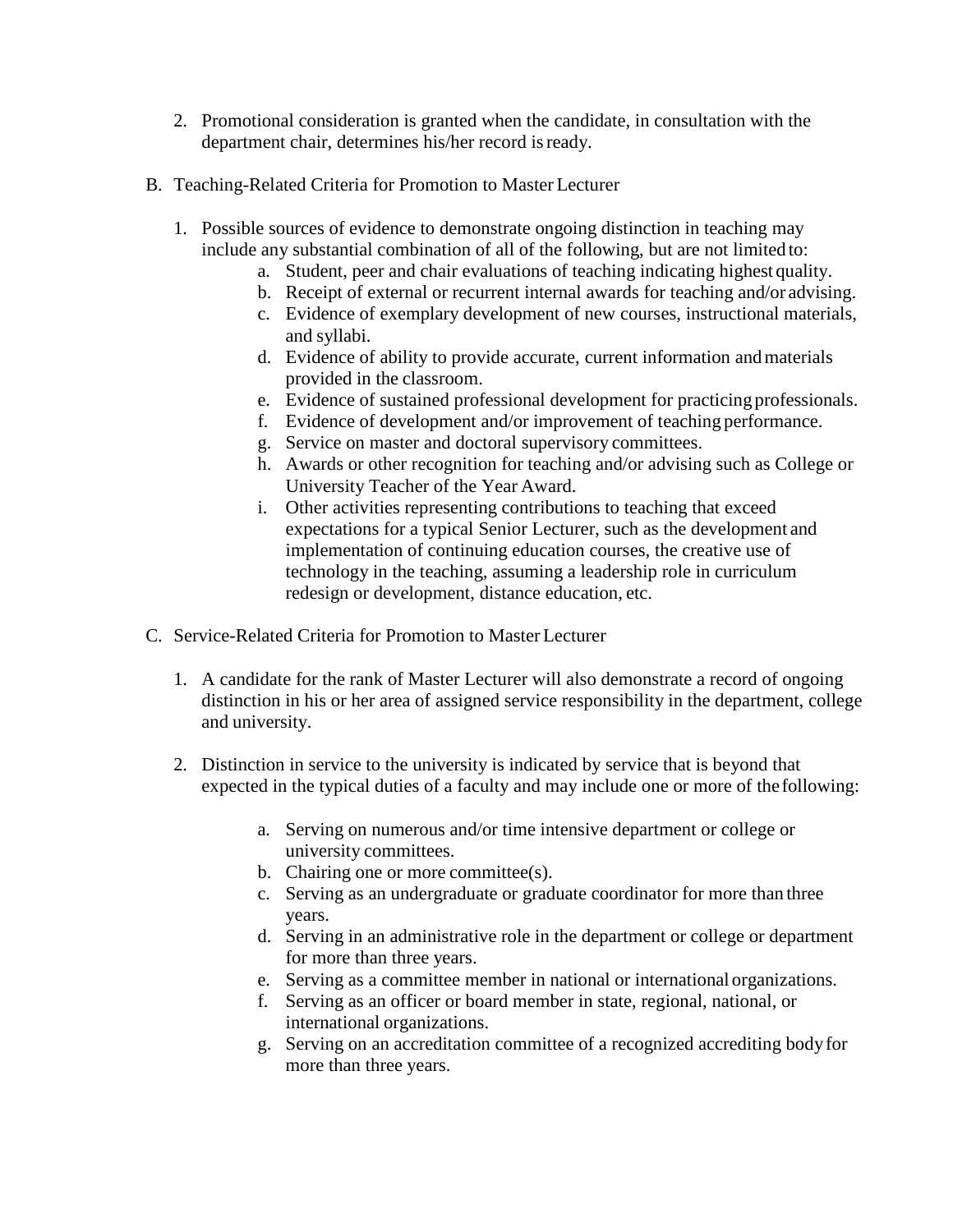- h. Providing significant, professionally related service to the community for more than three years.
- i. Generating or facilitating funds and resources for Department and/or College.
- D. Additional Evidence of Performance for Promotion to Rank of Master Lecturer may include:
	- 1. Scholarly Activities
		- a. Research in the scholarship of teaching.
		- b. Publications, which are appropriate to the candidate's field and work assignment.
		- c. Lectures, speeches, workshops, papers, or posters presented at regional, national or international meetings.
		- d. Recognition/rewards related to scholarly activity.
	- 2. Letters of support for promotion of the candidate external to the college who are familiar with the candidate's record.

## **Procedures for Promotion of Lecturers**

### **General**

The promotion from Lecturer to Senior Lecturer is analogous to promotion from Assistant to Associate Professor and promotion to Master Lecturer is analogous to promotion from Associate Professor to Professor.

Promotion to the rank of senior lecturer requires significant contributions in the areas of teaching and service to the department and college in line with mission and goals of the department, college and University. A candidate for the rank of Senior Lecturer also must demonstrate a record of distinction in the primary area of assigned responsibility. Promotional consideration is awarded when the candidate's record is deemed "ready." The candidate in consultation with the department chair makes that determination.